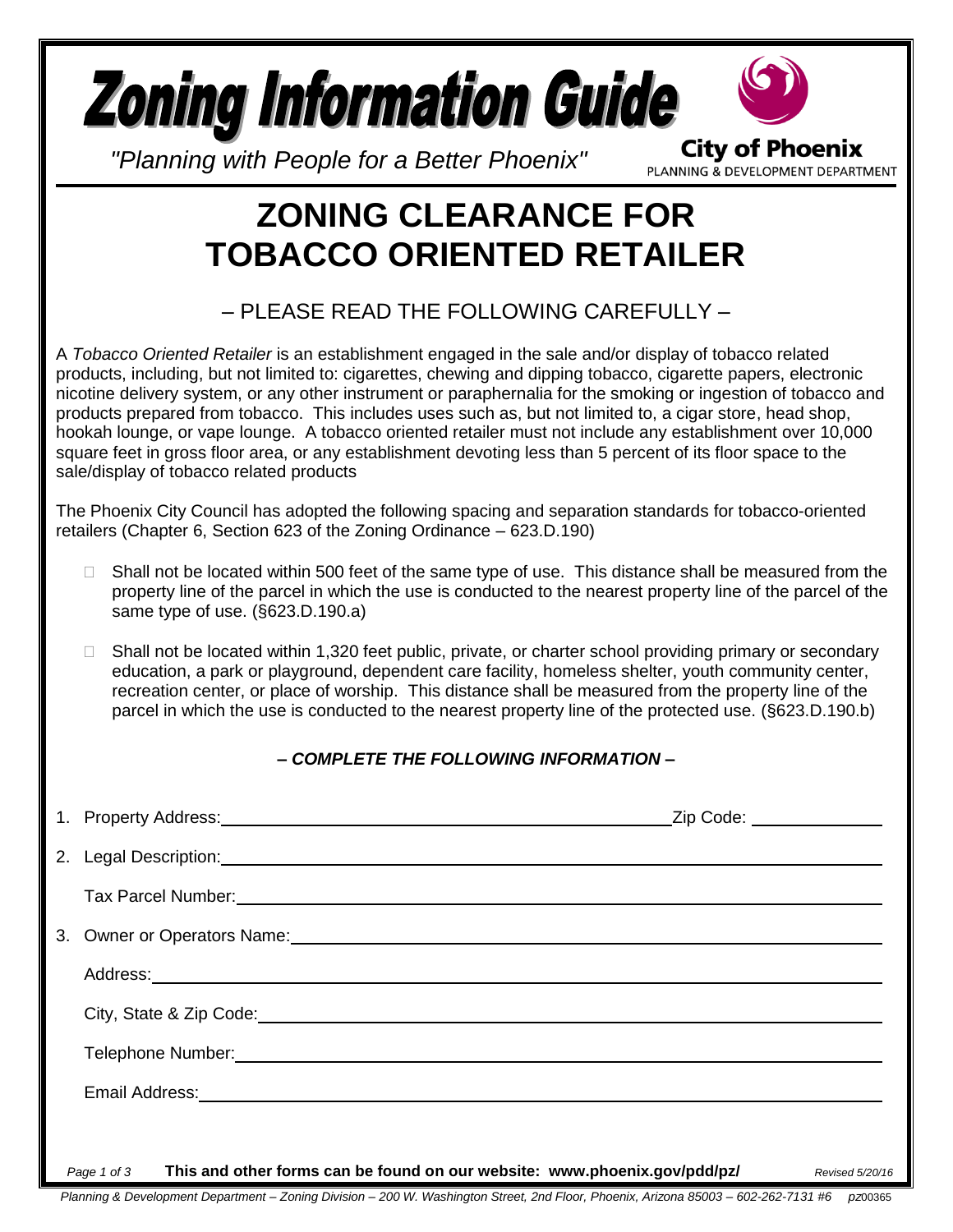| The following must be submitted to the Planning and Development Department for Zoning Clearance |  |  |
|-------------------------------------------------------------------------------------------------|--|--|
|                                                                                                 |  |  |

- $\Box$  Completed application form.
- $\Box$  Legal description of the parcel.
- $\Box$  Signed map displaying a 1,320 buffer around the property, including a statement indicating the applicant completed a physical review of the properties in the buffer area and did not find any restricted uses.
- $\Box$  An ownership authorization letter which should be signed and dated.

## *ACKNOWLEDGEMENT –*

The undersigned hereby certifies as follows:

- 1. The undersigned is the owner or operator of the existing or proposed use or is authorized to file this form on behalf of the owner or operator.
- 2. The owner or operator of the existing or proposed use is the owner or lessee of the property on which the use is or will be conducted or is otherwise authorized by the property owner to file this form.
- 3. If the use does not presently exist, but is proposed to be established, as of the date of the filing of this form, the proposed use complies with applicable Zoning Ordinance separation requirements.
- 4. The undersigned has read and understands the definitions above and agrees to comply with the requirements established for the operation of a tobacco-oriented retailer.
- 5. All information provided on this form is true and correct and to the best of his/her knowledge.

| - FOR PLANNING & DEVELOPMENT DEPARTMENT USE ONLY --                                                                                                                                                                                                                                                            |                                  |  |  |  |
|----------------------------------------------------------------------------------------------------------------------------------------------------------------------------------------------------------------------------------------------------------------------------------------------------------------|----------------------------------|--|--|--|
| <b>Council District:</b>                                                                                                                                                                                                                                                                                       | CITY ZONING AUTHORITY CLEARANCE: |  |  |  |
| Village:                                                                                                                                                                                                                                                                                                       |                                  |  |  |  |
| Zoning Map:                                                                                                                                                                                                                                                                                                    | Date:                            |  |  |  |
| Q.S.                                                                                                                                                                                                                                                                                                           | Signature:                       |  |  |  |
| Zoning:                                                                                                                                                                                                                                                                                                        |                                  |  |  |  |
|                                                                                                                                                                                                                                                                                                                |                                  |  |  |  |
|                                                                                                                                                                                                                                                                                                                |                                  |  |  |  |
|                                                                                                                                                                                                                                                                                                                |                                  |  |  |  |
|                                                                                                                                                                                                                                                                                                                |                                  |  |  |  |
|                                                                                                                                                                                                                                                                                                                |                                  |  |  |  |
| Upon request this publication will be made available in alternate formats including large print, Braille, audiotape or computer disk to<br>accommodate a person with a disability if given reasonable advance notice. Please contact Elaine Noble at voice 602-495-0256 or via<br>the City TTY Relay at 7-1-1. |                                  |  |  |  |

*Page 2 of 3* **This and other forms can be found on our website: www.phoenix.gov/pdd/pz/** *Revised 5/20/16*

Printed Name **Signature Contact System** Signature **Contact System** Signature **Date** Date